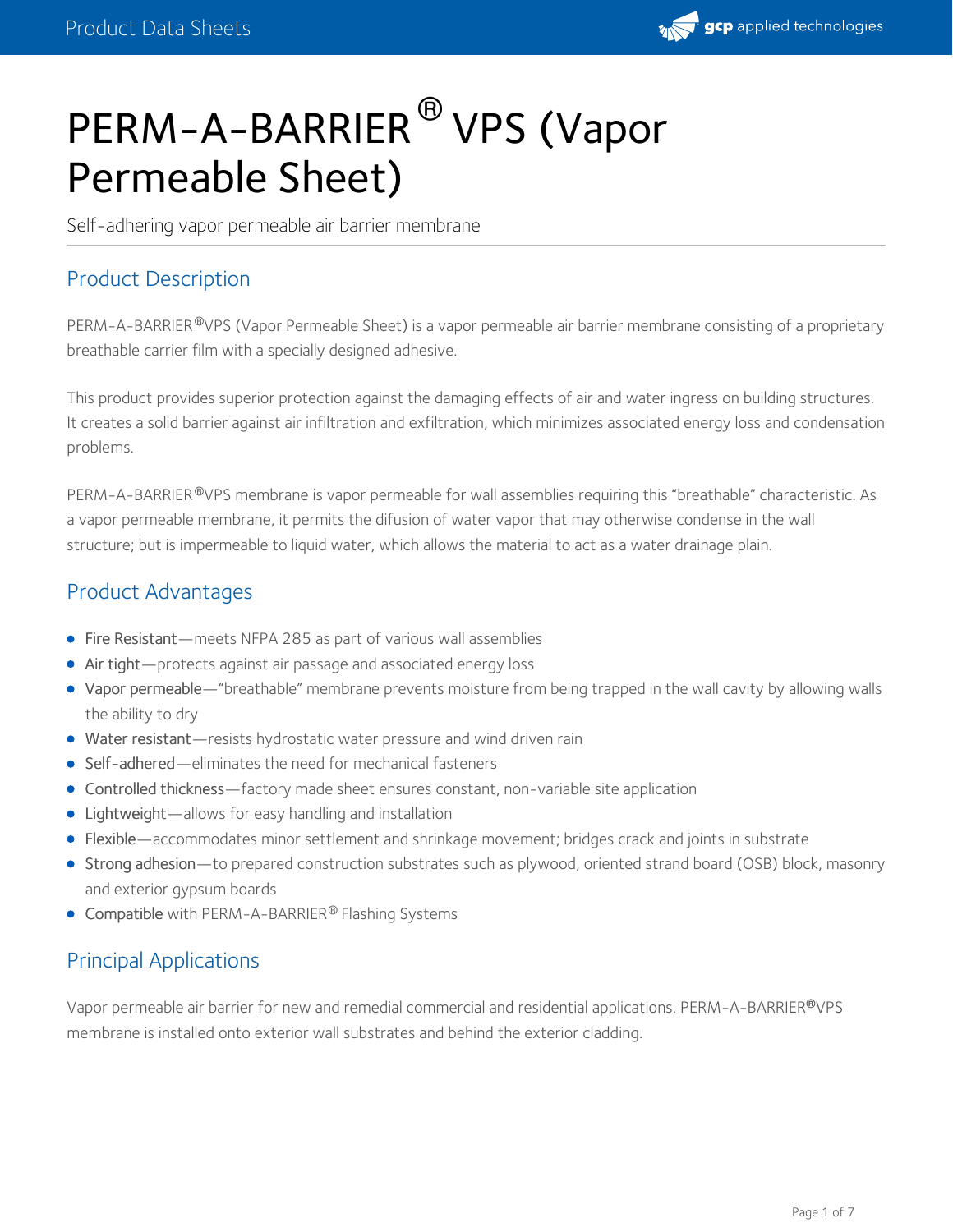

## System Components

- PERM-A-BARRIER VPS for use on above-grade walls at installation temperatures above 20°F (-6°C) **®**
- PERM-A-BARRIER® Primer Plus Water-based vapor permeable primer used to facilitate tenacious adhesion of PERM-A-BARRIER® VPS to the substrate. For use at temperatures between 40°F and 120°F
- PERM-A-BARRIER® Adhesive Low temperature vapor permeable primer used to facilitate tenacious adhesion of PERM-A-BARRIER® VPS to the substrate at temperatures as low as 20°F (-7°C)
- PERM-A-BARRIER Wall Flashing heavy duty, fully-adhered membrane for throughwall flashing detailing **®**
- **PERM-A-BARRIER ® Detail Membrane flexible, fully-adhered membrane for detail flashing areas**
- BITUTHENE Liquid Membrane two-component, elastomeric liquid applied detailing compound used for details **®** and terminations
- BITUTHENE<sup>®</sup> Mastic rubberized asphalt-based mastic used for details and terminations
- Sealants refer to Technical Letter 1 for details on compatible waterproofing sealants

## Installation

#### Safety

Refer to product label and Safety Data Sheet before use. All users should acquaint themselves with this information prior to working with the material. Carefully read detailed precaution statements on the product labels and SDS before use. SDSs can be obtained from our web site or by contacting GCP toll free at 866-333-3SBM (3726).

#### Surface Preparation

Surface must be smooth, clean, dry to the touch and free of voids, spalled areas, loose aggregate, loose nails, sharp protrusions or other matter that will hinder the adhesion or regularity of the wall membrane installation. Clean loose dust or dirt from the surface to which the wall membrane is to be applied by wiping with a clean, dry cloth or brush. OSB and plywood must have moisture content below 12%.

#### **Temperature**

PERM-A-BARRIER®VPS membrane may be applied only in dry weather when air and surface temperatures are above 20°F (-7°C) with PERM-A-BARRIER®Adhesive and above 40°F (5°C) with PERM-A-BARRIER®Primer Plus.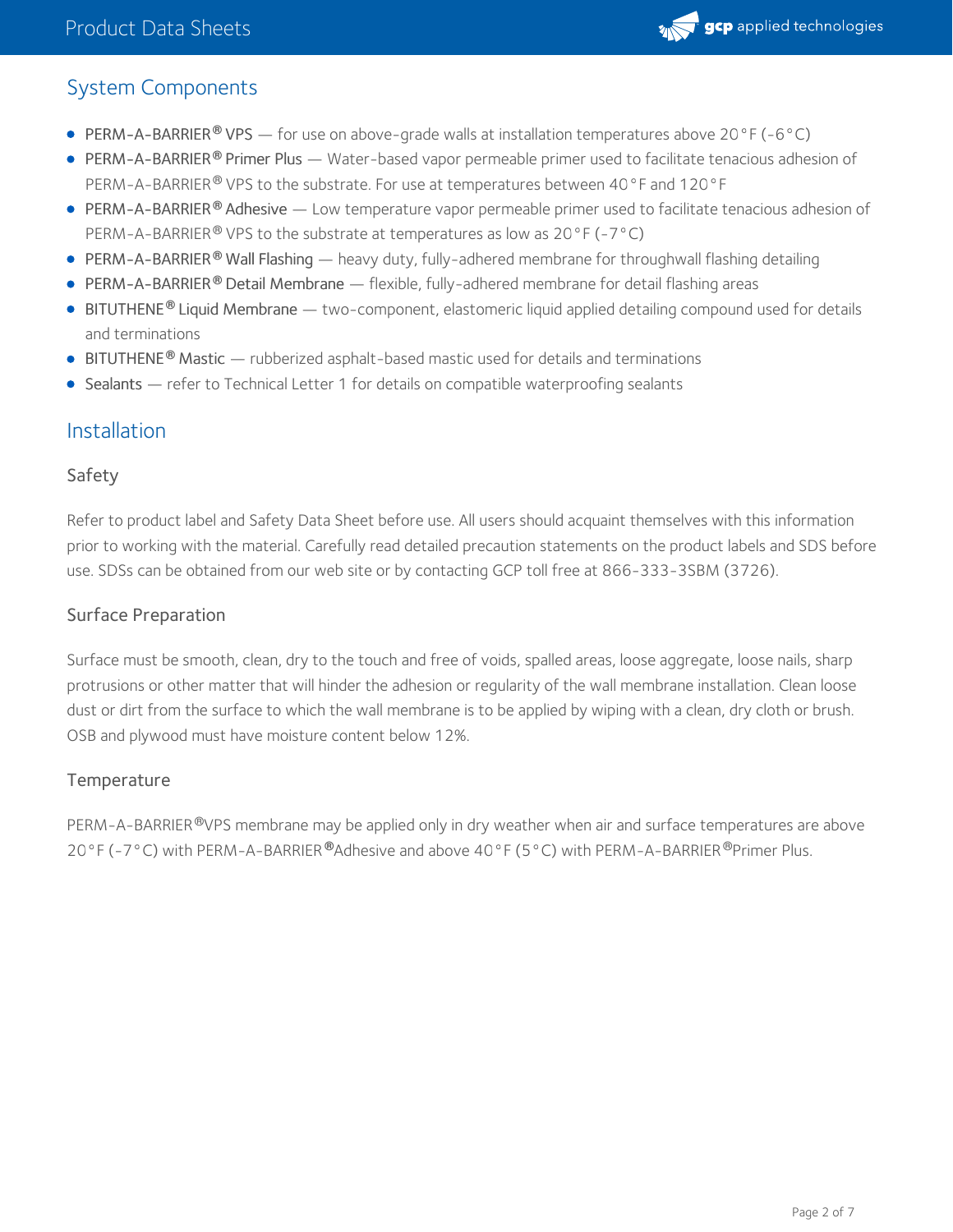



### Application

Apply PERM-A-BARRIER®Primer Plus product by air spray, brush or roller application. Allow the product to dry until surface becomes tacky. Drying times may vary depending on temperature and humidity conditions. Refer to PERM-A- BARRIER ®Primer Plus or PERM-A-BARRIER ®Adhesive, product data sheet for installation recommendations and Technical Letter 2, *Substrate Preparation for Application of* PERM-A-BARRIER®*Products to Glass-Mat Faced Gypsum* Sheathing for priming requirements on specific glass-mat faced sheathing products.

#### Membrane Application

Cut membrane into easily handled lengths. Apply membrane horizontally or vertically to primed substrates.

For conditions with existing masonry anchors (ties), apply PERM-A-BARRIER®VPS membrane horizontally to primed wall, beginning at the base. Each length of the membrane must be installed so that the upper edge runs continuously along the underside of the line of masonry anchors (ties). Subsequent membrane applied above must overlap the sheet below by 2 in. (51 mm) immediately below the line of anchors (ties). The membrane may be cut to an appropriate width such that it fits between the rows of anchors and allows for a min. 2 in. overlap onto the membrane below. It will be necessary to cut the membrane at the location of the anchors projecting from the wall to enable the sheet to be laid in place. End laps that occur in subsequent lengths that follow should maintain a minimum overlap of 2 in. (51 mm). See Figures 1 and 2.

The membrane must be pressed firmly into place with a hand roller or the back of a utility knife as soon as possible, ensuring continuous and intimate contact with the substrate to prevent water from migrating under the membrane.

In certain applications such as on soffits or ceilings, backnail the membrane along the side lap prior to installing the next sheet of membrane or install a termination bar that spans the soffit to ensure positive contact to the substrate.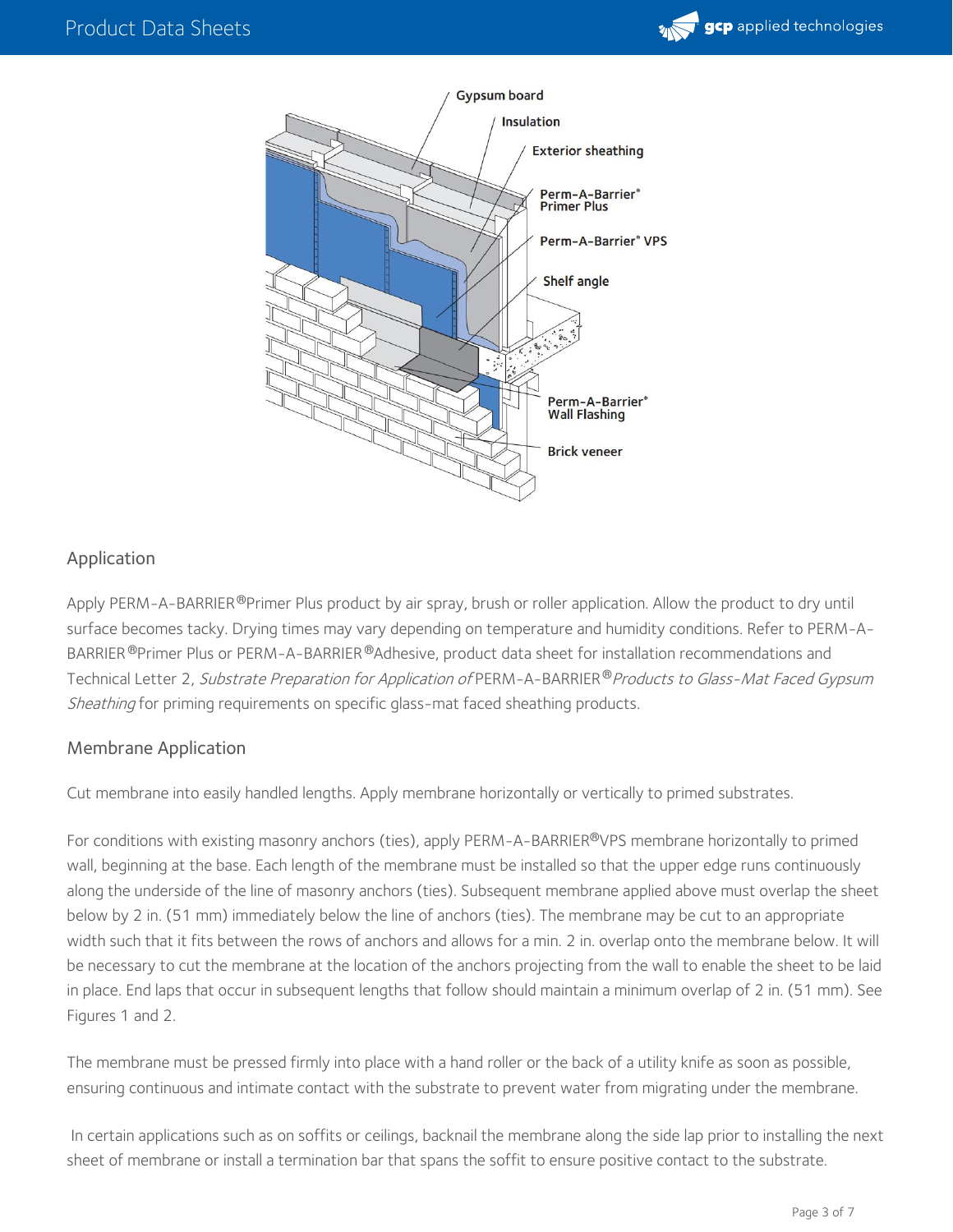

Apply BITUTHENE®Liquid Membrane, BITUTHENE®Mastic or compatible sealant to seal around the anchors. Fit the PERM-A-BARRIER®VPS product tightly around all penetrations through the membrane and seal using compatible sealant.

Continue the membrane into all openings in the wall area, such as windows, doors, etc., and terminate at points that will prevent interior visibility. The installation must be made continuous at all framed openings, such as windows, doors, etc. Flash framed openings with PERM-A-BARRIER®Detail Membrane and overlap onto PERM-A-BARRIER®VPS product in a shingled manner. Coordinate installation of the PERM-A-BARRIER®VPS product with the roofing trade to ensure continuity with the roofing system at this critical transition area.

At the end of each working day, if the wall has been only partially covered, apply a bead of BITUTHENE®Liquid Membrane, BITUTHENE®Mastic or compatible sealant along the top edge of the membrane at its termination to prevent vertical drainage of precipitation from penetrating the end and undermining the membrane adhesion. Tool the compatible sealant to ensure it is worked into the surface.

Inspect the membrane before covering and repair any punctures, damaged areas or inadequately lapped seams.

#### Membrane Repairs

Repairs must be made using PERM-A-BARRIER®VPS product sized to extend 6 in. (150 mm) in all directions from the perimeter of the afected area. If repairs are required, carefully cut out affected areas and replace in similar procedure as outlined in the text above. The repair piece must be pressed into place with a hand roller as soon as possible to ensure continuous and intimate contact with the substrate. Apply a bead of compatible sealant along the top edge of the repair piece. Cover areas where Perm-A-Barrier Adhesive comes in contact with the top surface of PERM-A- BARRIER  $^{\circledR}$ VPS membrane by using BITUTHENE  $^{\circledR}$ Mastic extended 1 inch in each direction from the effected area.

#### Membrane Protection

PERM-A-BARRIER®VPS membrane must be protected from damage by other trades or construction materials.

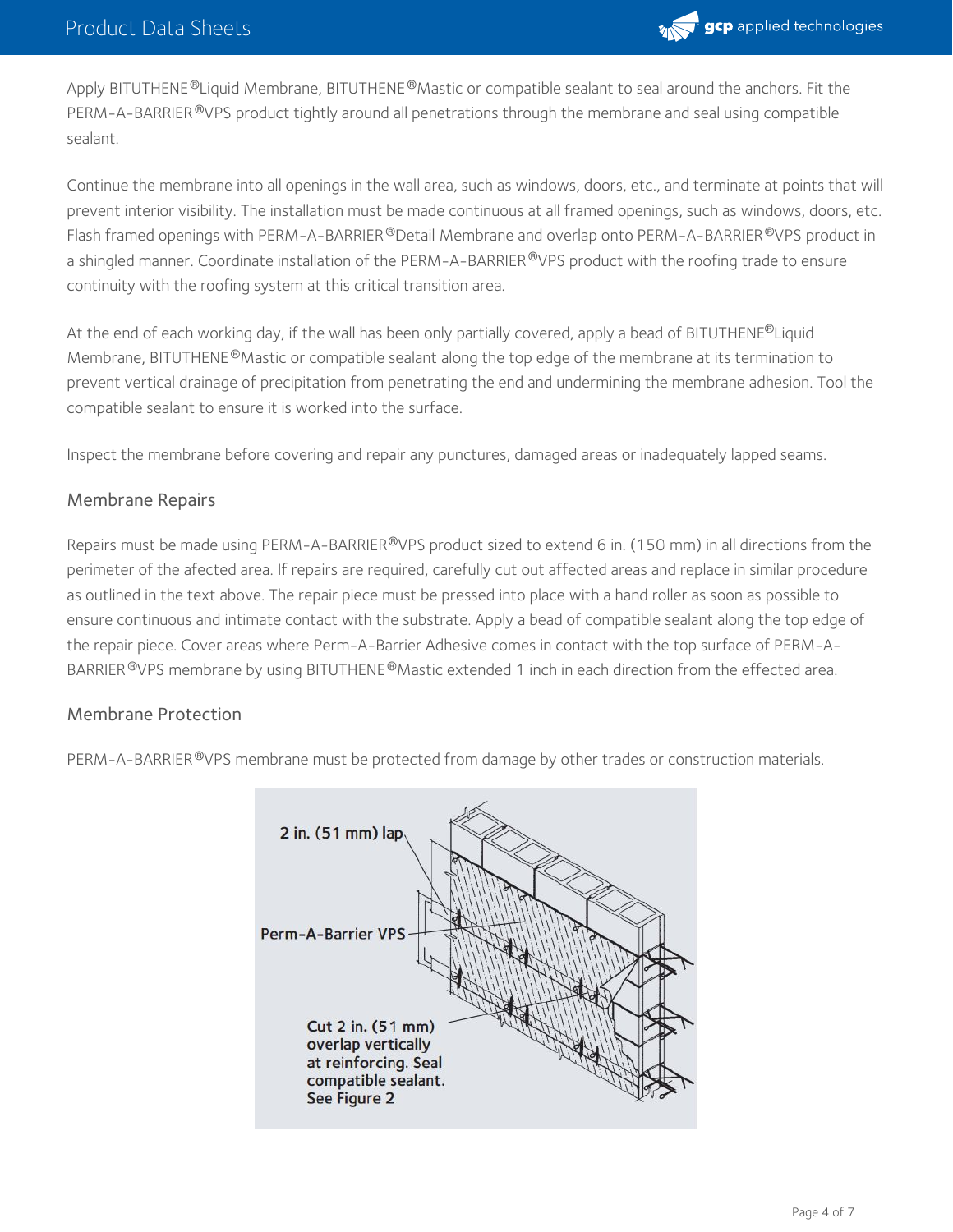



## Storage and Handling Information

All materials must be protected from rain and physical damage. Pallets of PERM-A-BARRIER®VPS product must not be double stacked on the job site. Provide cover on top and all sides, allowing for adequate ventilation. Store membrane where temperatures will not exceed 90°F (32°C) for extended periods. All products must be stored in a dry area away from high heat, flames or sparks. Store only as much material at point of use as is required for each day's work.

## Limitations

PERM-A-BARRIER®VPS membrane must not be applied in areas where they will be permanently exposed to UV light and must be covered within a reasonable amount of time, not to exceed 150 days.

## **Warranty**

PERM-A-BARRIER®products are warranted to be free of defects in manufacture for a period of 5 years. Material will be provided at no charge to replace any defective product.

## Technical Service

Support is provided by full-time technically trained GCP field sales representatives and technical service personnel, backed by a central research and development technical services staff.

## Supply

| <b>PRODUCT</b>      | UNIT OF SALE | <b>APPROXIMATE COVERAGE</b>             | <b>WEIGHT</b> | <b>PALLETIZATION</b>           |
|---------------------|--------------|-----------------------------------------|---------------|--------------------------------|
| PERM-A-BARRIER® VPS | 1 roll       | 450 $f^2$ (41.8 m <sup>2</sup> ) / roll | 28.7 lbs/roll | 25 cartons (25 rolls) / pallet |
|                     |              | 38.4 in x 141 f (1.0 m x 43)<br>m)      |               |                                |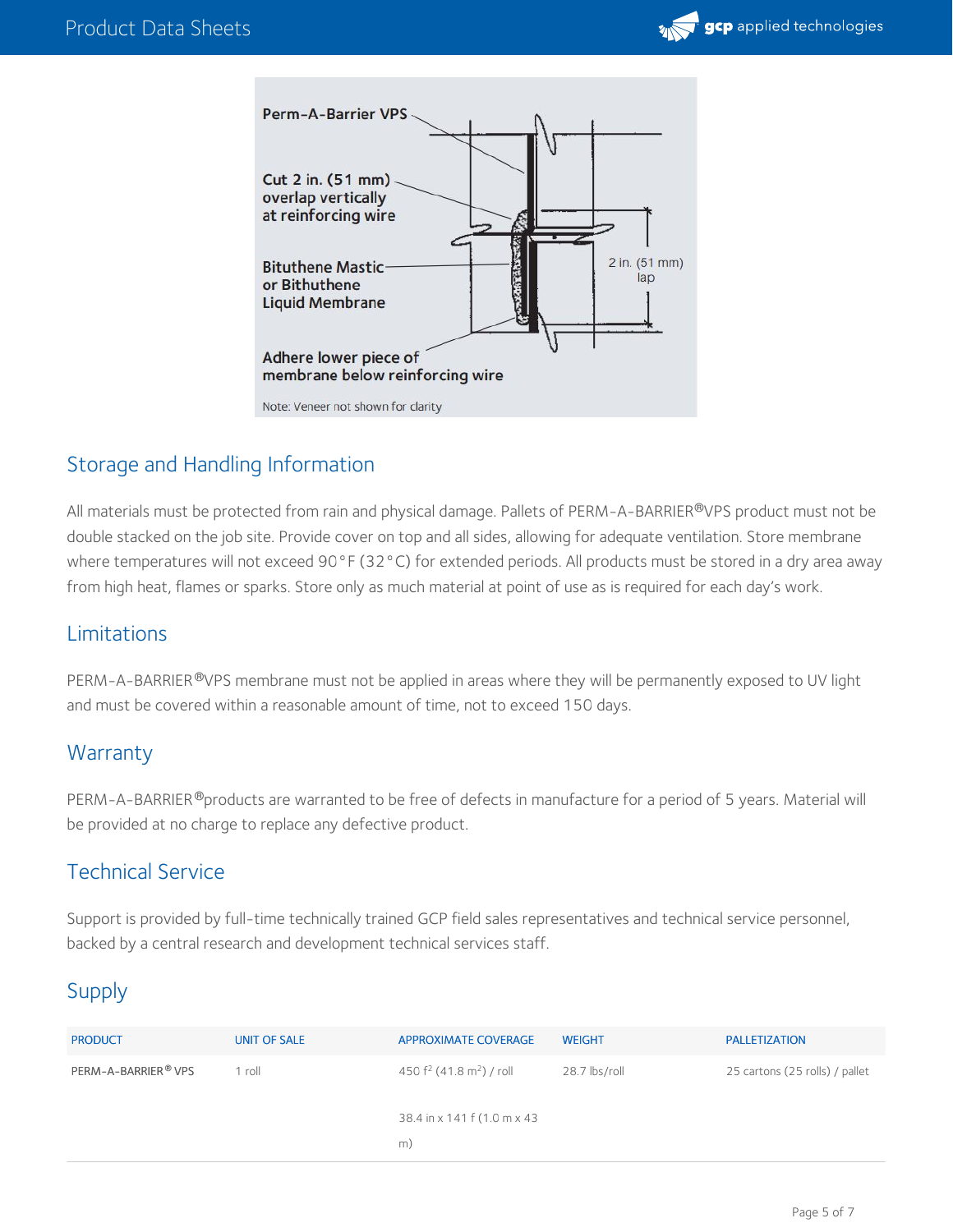

#### PERM-A-BARRIER® Wall

#### Flashing

| 12 in. (305 mm)                           | 3 rolls | 75 linear ft / roll                                 | 25 lbs/roll   | 25 cartons (75 rolls) / pallet  |
|-------------------------------------------|---------|-----------------------------------------------------|---------------|---------------------------------|
| 18 in. (457 mm)                           | 2 rolls | 75 linear ft / roll                                 | 37.5 lbs/roll | 25 cartons (50 rolls) / pallet  |
| 24 in. (610 mm)                           | 1 roll  | 75 linear ft / roll                                 | 55 lbs/roll   | 35 cartons (35 rolls) / pallet  |
| 36 in. (914 mm)                           | 1 roll  | 75 linear ft / roll                                 | 75 lbs/roll   | 25 cartons (25 rolls) / pallet  |
| PERM-A-BARRIER® Detail<br>Membrane        |         |                                                     |               |                                 |
| 6 in. (152 mm)                            | 6 rolls | 75 linear ft / roll                                 | 11 lbs/roll   | 25 cartons (150 rolls) / pallet |
| 9 in. (225 mm)                            | 4 rolls | 75 linear ft / roll                                 | 16 lbs/roll   | 25 cartons (100 rolls) / pallet |
| 12 in. (305 mm)                           | 3 rolls | 75 linear ft / roll                                 | 22 lbs/roll   | 25 cartons (75 rolls) / pallet  |
| BITUTHENE® Mastic - 5 gal<br>pail         | 1 pail  | approx. 120 ft <sup>2</sup> at 60 mils              | 54 lbs/pail   | 36 pails / pallet               |
| BITUTHENE® Mastic - 30 oz 12 tubes        |         | approx. 30 linear ft x 1/4 in.                      | 32 lbs/carton | 72 cartons (864 tubes) /        |
| tube                                      |         | bead                                                |               | pallet                          |
| BITUTHENE <sup>®</sup> Liquid<br>Membrane |         |                                                     |               |                                 |
| 1.5 gal pail                              | 1 pail  | approx. 200 linear ft/gal @ 1"<br>wide x 90 mils.   | 16 lbs/roll   | 100 pails / pallet              |
| 4 gal pail                                | 1 pail  | approx. 200 linear ft/gal @ 1"<br>wide x 90 mils.   | 44 lbs/roll   | 24 pails / pallet               |
| 5 gal pail                                | 1 pail  | 450-500 ft <sup>2</sup> /gal (11-12<br>$m^2/L$ )    | 43 lbs/roll   | 36 pails / pallet               |
| PERM-A-BARRIER® Primer                    |         |                                                     |               |                                 |
| Plus                                      |         |                                                     |               |                                 |
| 5 gal pail                                | 1 pail  | 450-500 ft <sup>2</sup> /gal (11-                   | 42 lbs/roll   | 36 pails / pallet               |
|                                           |         | $12m^2/L$                                           |               |                                 |
| PERM-A-BARRIER® Adhesive                  |         |                                                     |               |                                 |
| 5 gal pail                                | 1 pail  | 250-300 ft <sup>2</sup> /gal (7-7m <sup>2</sup> /L) | 43 lbs/roll   | 36 pails / pallet               |
|                                           |         |                                                     |               |                                 |